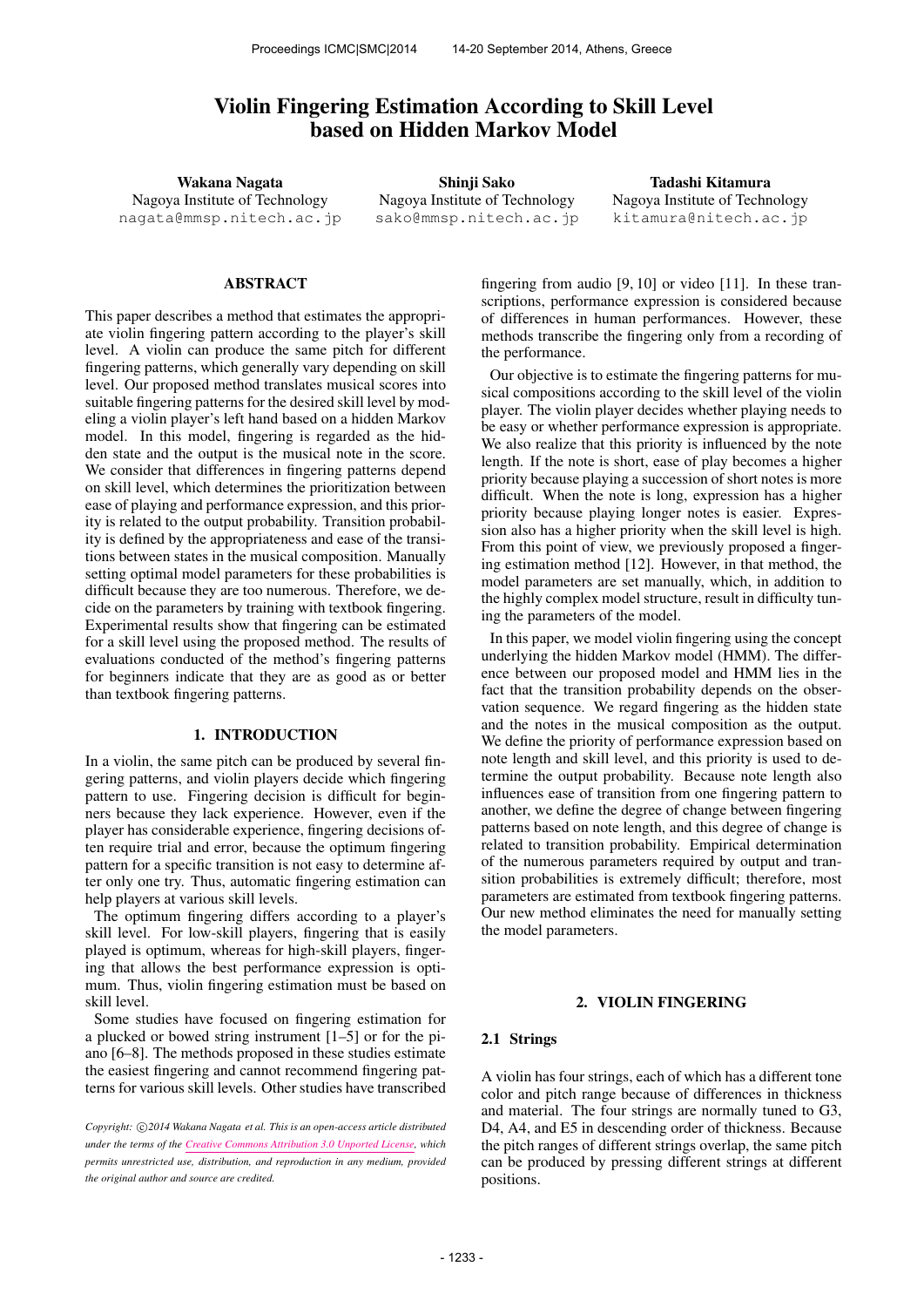# 2.2 Fingers

The strings are pressed using all fingers except the thumb. The four fingers are numbered from one (index finger) to four (little finger). A string that is played without being pressed is called an *open string* and is numbered zero. An open string has a different tone color because none of its vibration is absorbed by a finger.

# 2.3 Difference by Skill Level

As skills develop, the player can choose many strings and use *vibrato*, a pulsating change in pitch by slightly shaking the left hand while a left finger presses the string. Choosing string and using vibrato are important in performance expression.

Easy fingering and fingering considering performance expression are often different. For example, open string is easy because no pressing is done; however, the player cannot use vibrato because it cannot be produced with an open string. Thus, players use different fingerings depending on skill level.

# 3. VIOLIN FINGERING MODEL ACCORDING TO SKILL LEVEL

In this paper, we model violin fingering patterns similar to HMM, as shown in Figure 1. The model is somewhat different from HMM; the difference is that state transition depends on output sequence. The hidden state sequence s is the left hand state sequence, and output sequence  $\boldsymbol{o}$  is the note and rest sequence in the score. We assume that the state changes for every note and that the state sequence is a Markov process.

To simplify problem, the model has the following restrictions: the score is monophonic, and only the factors pitch, note length, and rest length are considered by this model.

### 3.1 Hidden State

In order to ensure a unique correspondence between a single pitch and a state, we define the HMM's hidden state as the position of the left hand. The position of the left hand is described by the hand position and finger interval, as well as the string number and the finger number, which typically describe a fingering pattern. The hand position and finger interval should be steady; these elements are important when the appropriateness of the hand state in long span is being considered.

These four elements are represented by the following variables: the string number is  $x^{SN}$ , the finger number is  $x^{FN}$ , the hand position is  $x^{\text{HP}}$ , and the finger interval is  $x^{\text{FI}}$ . The hidden state is expressed as follows:

$$
s_n = \{x_n^{\text{SN}}, x_n^{\text{FN}}, x_n^{\text{HP}}, x_n^{\text{FI}}\}.
$$
 (1)





# *3.1.1 String Number*

We numbered the E string, A string, D string, and G string as 1, 2, 3, and 4, respectively.

### *3.1.2 Finger Number*

We numbered the index finger, middle finger, ring finger, little finger, and open string as 1, 2, 3, 4, and 0, respectively.

#### *3.1.3 Hand Position*

The general position differs from the actual position depending on whether the note is natural, sharp, or flat. In this paper, we use the fret number of the index finger position under the assumption that a violin has frets. We assume that each string has 24 frets.

### *3.1.4 Finger Interval*

We use the combination of the intervals between each finger. A finger not pressing a string does not have to be defined if only one note is played; however, we define all four fingers because even if a finger is not currently pressing a string, it is positioned according to the next note or on the basis of the previous note. We assume that the interval between each finger is a whole tone or a half tone. The number of combinations is  $2<sup>3</sup>$ .

### 3.2 Output Sequence

One hidden state corresponds to pitch  $p$ , note length  $l$ , and rest length  $r$ . In terms of fingering, note length  $l$  and rest length  $r$  define the priority of the performance expression (expressiveness e) and the ease of transition from the current fingering pattern to the next (changeableness c), as follows:

$$
o_n = \{p_n, l_n, r_n\} = \{p_n, c_n, e_n\}.
$$
 (2)

### *3.2.1 Expressiveness*

High-skill players can play with greater ease and expressiveness than low-skill players. However, even if skill level is high, expressiveness is relatively low when the note length is short. Conversely, even if skill level is low, expressiveness is high when the note length is long. Consequently, the same expressiveness can be achieved, even if the skill level is different, by changing the note length. Therefore, we determine expressiveness from both note length and skill level, as shown in Figure 2. Using this relation, we can estimate the appropriate fingering for any skill level in the unified framework.



Figure 2. Relation among expressiveness, note length, and skill level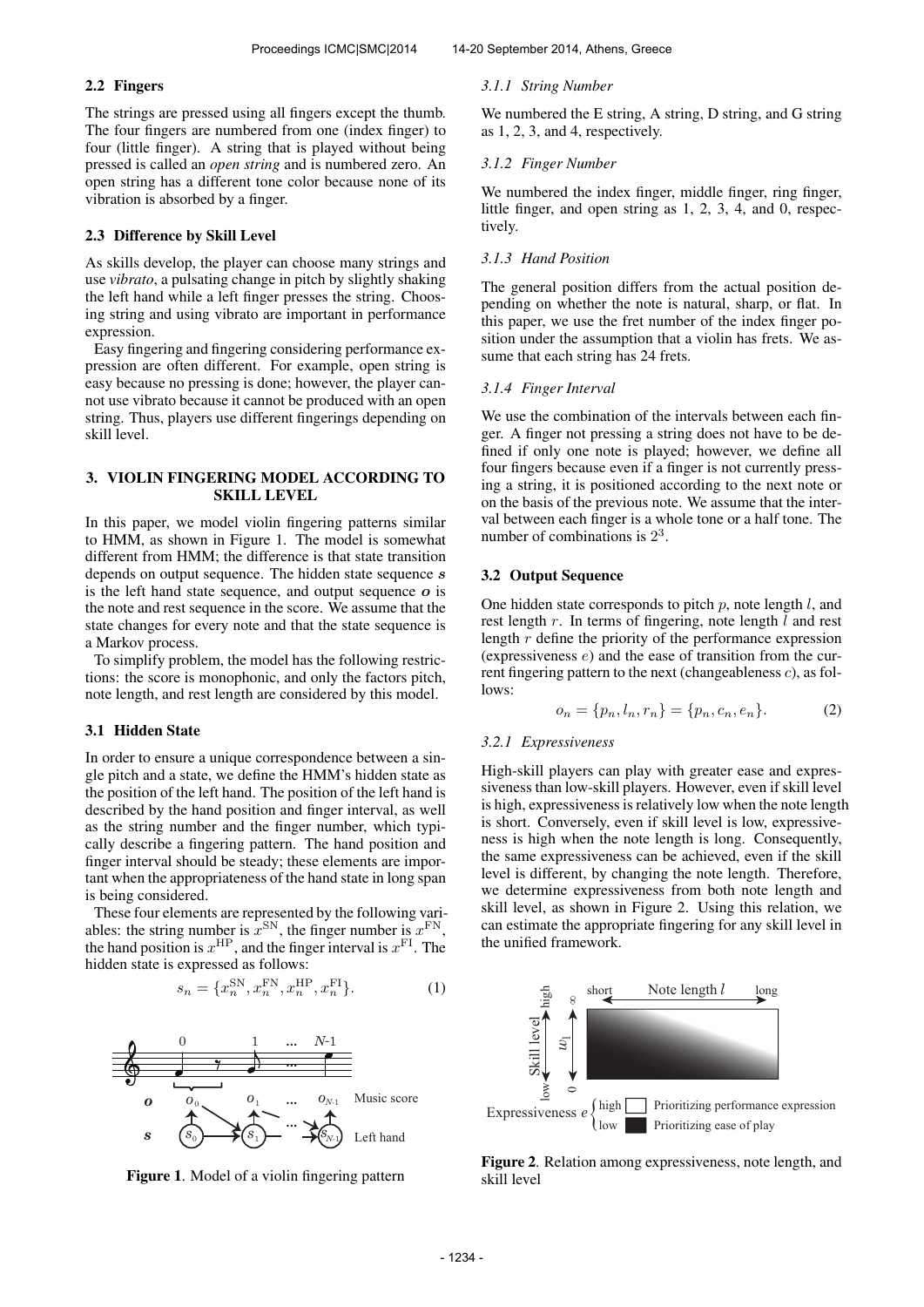Based only on note length, the longer the note, the greater the ease and expressiveness it can be played with. We consider that variation of expressiveness is small when note length is overly long. Therefore, we use logarithms to describe the relation between note length and expressiveness.

On the other hand, based only on skill level, the higher the skill level, the greater is the expressiveness. The relation between expressiveness and skill level is assumed to be linear.

Thus, considering both note length  $l$  and skill level  $w_l$ , expressiveness e is determined as follows:

$$
e_n = w_1 \log(1 + l_n). \tag{3}
$$

When  $w_1$  is zero, which is the level for the least skilled players, expressiveness is always zero, regardless of note length.

### *3.2.2 Changeableness*

We consider that changeableness is high when note length or rest length is high. First, the hand can easily change to the fingering pattern of the next note when the current note or rest is long. Second, the possibility that the current musical phrase is ending is high when the current note or rest is long. A musical phrase needs a similar tone throughout and smooth transitions of the fingers; therefore, it does not often require a significant transition of the finger positions.

Thus, changeableness  $c_n$  is decided by the current note length  $l_n$  and rest length  $r_n$ . Because the degree of influence of  $l_n$  and  $r_n$  on  $c_n$  are not equal, c is defined with weight  $w_r$ , as follows:

$$
c_n = l_n + w_r r_n,\tag{4}
$$

where  $w_r > 1$ .

### 3.3 Estimation of Optimum Fingering

Assuming that the optimal fingering has the highest likelihood among all the state sequences considered from a note sequence, the optimal fingering is given as follows:

$$
\hat{q} = \arg \max_{\boldsymbol{q}} \pi_{q_0} \prod_{n=1}^{N-1} a_{q_{n-1},q_n}(o_n) \prod_{n=0}^{N-1} b_{q_n}(o_n), \quad (5)
$$

where  $q$  is the state number sequence corresponding to the note sequence,  $\pi$  is initial probability, a is transition probability, and  $b$  is output probability. Because the number of state sequences increases exponentially with the number of notes, calculating the likelihood of all state sequences is realistically difficult. However, searching for the maximum likelihood state sequence is solved based on the Viterbi algorithm.

# 4. HMM'S PARAMETERS

HMM requires the following parameters: initial probability, transition probability, and output probability. These are usually estimated using the Baum-Welch algorithm; however, our study includes many states, which makes the Baum-Welch algorithm inappropriate. Therefore, we consider the probability of each element individually, and postulate the distribution of the transition probability, which has many state combinations.

#### 4.1 Initial Probability

Initial probability  $\pi_i$  is the probability of being in state  $s_i$ when note number  $n$  is zero. We define initial probability by assuming that the elements are independent of each other.

Each probability of string number, finger number, hand position, and finger interval is defined as  $P_{SN}(x_i^{SN})$ ,  $P_{\text{FN}}(x_i^{\text{FN}}), P_{\text{HP}}(x_i^{\text{HP}}),$  and  $P_{\text{FI}}(x_i^{\text{FI}})$ , respectively. Initial probability  $\pi_i$  is formulated as follows:

$$
\pi_i = P_{\rm SN}(x_i^{\rm SN}) P_{\rm FN}(x_i^{\rm FN}) P_{\rm HP}(x_i^{\rm HP}) P_{\rm FI}(x_i^{\rm FI}).\tag{6}
$$

### *4.1.1 String Number*

We consider that initial probability does not depend on the string. Therefore,  $P_{SN}(x_i^{SN})$  is uniformly distributed among the four strings; that is, 1/4.

# *4.1.2 Finger Number*

We define  $P_{\text{FN}}(x_i^{\text{FN}})$  as the appearance probability of  $x_{\text{FN}}$ in the training data under the condition that  $x^{\text{FN}} = 0$  is weighted by the reciprocal of the appearance probability of the pitch that an open string makes. This is because  $x^{\text{FN}} = 0$  can only produce the pitch of an open string; therefore, the appearance probability of  $x^{\text{FN}} = 0$  is low.

# *4.1.3 Hand Position and Finger Interval*

We define  $P_{\rm HP}(x_i^{\rm HP})$  and  $P_{\rm FI}(x_i^{\rm FI})$  as the appearance probability of  $x_{\text{HP}}$  and  $x_{\text{FI}}$  in the training data, respectively.

# 4.2 Transition Probability

Transition probability  $a_{i,j}(o_n)$  is the probability of the state changing from  $s_i$  to  $s_j$  when the note number changes from n to  $n + 1$ . Transition probability must consider the appearance probability of the destination state and the probability of state change. The appearance probability of the destination state is calculated in the same way as the initial probability. The probability of state change is defined by the postulate of the probability distribution of variation. The relation between output  $o$  and the state transition is influenced only by changeableness  $c$ . When changeableness is high, the transition probability cannot be based on variation. Therefore, we assume that the dispersion of the probability distribution of variation depends on changeableness.

When the relation among elements is considered, the probability of the finger intervals depends on the hand position. Other elements are independent of each other. Therefore, the probabilities of the elements  $x^{\text{SN}}$ ,  $x^{\text{FN}}$ ,  $x^{\text{HP}}$ , and  $x^{\text{FI}}$ are defined as  $P_{SN}(x_j^{\text{SN}} | s_i, c_n)$ ,  $P_{FN}(x_j^{\text{FN}} | s_i, c_n)$ ,  $P_{\rm HP}(x_j^{\rm HP}|s_i, c_n)$ , and  $P_{\rm FI}(x_j^{\rm FI}|s_i, c_n, x_j^{\rm HP})$ , respectively. Transition probability  $a_{i,j}(o_n)$  is formulated as follows:

$$
a_{i,j}(o_n) \sim P_{SN}(x_j^{SN}|s_i, c_n) \times P_{FN}(x_j^{FN}|s_i, c_n)
$$

$$
\times P_{HP}(x_j^{HP}|s_i, c_n) \times P_{FI}(x_j^{FT}|s_i, c_n, x_j^{HP}). \quad (7)
$$

The probability of each element is described as follows.

### *4.2.1 String Number*

We consider that the probability of a string number depends only on movement range. In general, the string often remains the same for some notes. Therefore, distribution of transition of a string number is concentrated at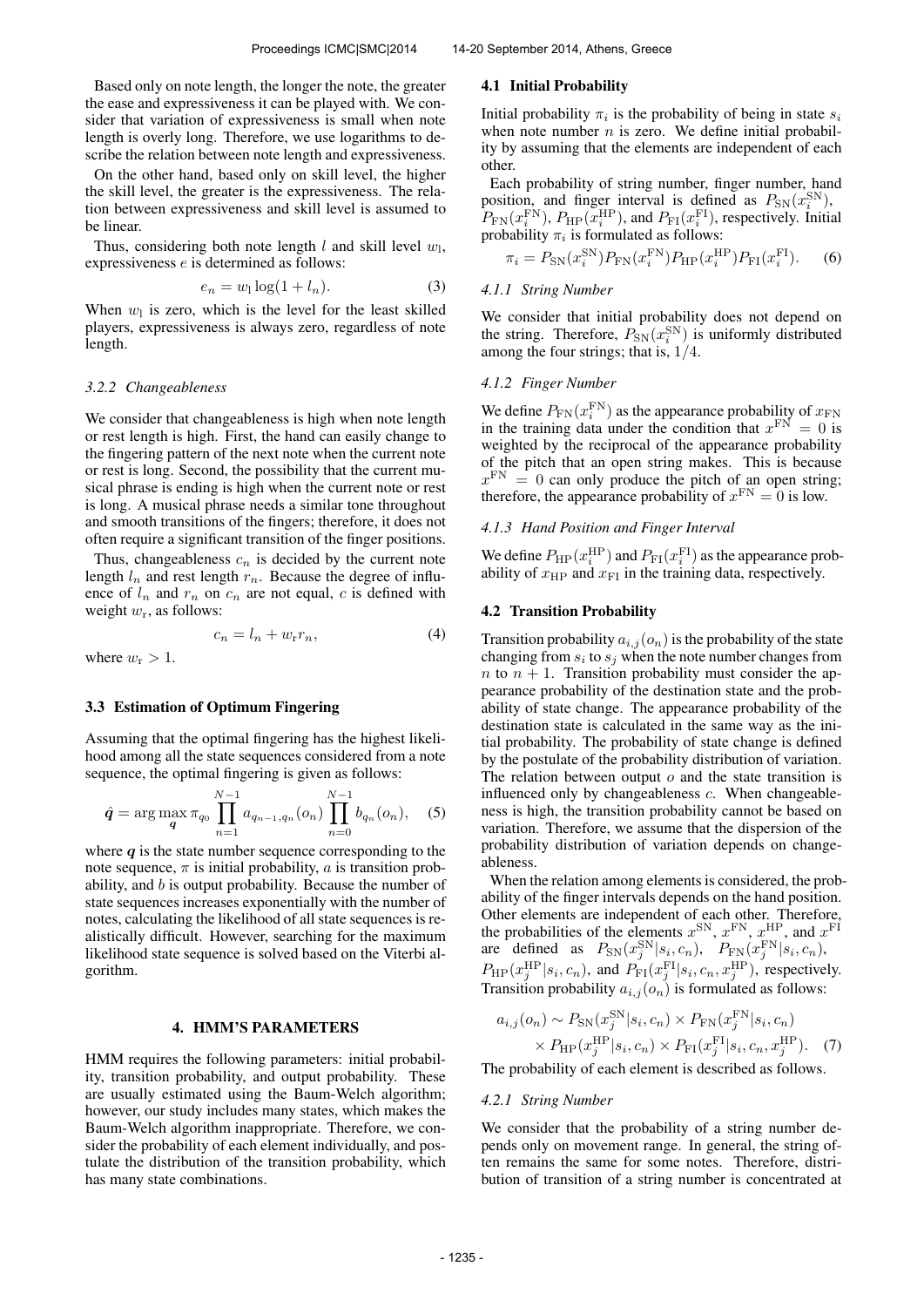$x_i^{\text{SN}} = x_j^{\text{SN}}$ , and we postulate that  $P_{\text{SN}}(x_j^{\text{SN}} | s_i, c_n)$  is the following Laplace distribution:

$$
P_{\rm SN}(x_j^{\rm SN}|s_i, c_n) \sim f_{\rm Lap}(x_j^{\rm SN}; x_i^{\rm SN}, k_1 c_n), \qquad (8)
$$

where  $f_{\text{Lap}}$  is the probability density function of the Laplace distribution as follows:

$$
f_{\text{Lap}}(x;\mu,\phi) = \frac{1}{2\phi} \exp\left(-\frac{|x-\mu|}{\phi}\right). \tag{9}
$$

Because the dispersion of the Laplace distribution  $\sigma^2$  is  $2\phi^2$ , we define  $k_1$  to satisfy the following equation:

$$
s^2 = 2(k_1 \bar{c})^2,\tag{10}
$$

where  $s^2$  is the dispersion of the training data's  $x_n^{\rm SN} - x_{n-1}^{\rm SN}$ and  $\bar{c}$  is the average of the training data's c.

### *4.2.2 Finger Number*

We consider that the probability of a finger number depends only on the finger number of the target fingering pattern. Thus,  $P_{FN}(x_j^{\text{FN}} | s_i, c_n)$  is defined as follows:

$$
P_{\text{FN}}(x_j^{\text{FN}}|s_i, c_n) = P_{\text{FN}}(x_j^{\text{FN}}).
$$
 (11)

### *4.2.3 Hand Position*

We consider that the probability of a hand position depends on both the hand position of the target fingering pattern and the movement range. We postulate that the probability of the movement range is a Laplace distribution for the same reason as that of the string number. Considering both the hand position of the target fingering pattern and the movement range,  $P_{\text{HP}}(x_j^{\text{HP}}|s_i, c_n)$  is defined as follows with weight  $w_{HP}$ :

$$
P_{\rm HP}(x_j^{\rm HP}|s_i, c_n) \sim f_{\rm Lap}(x_j^{\rm HP}; x_i^{\rm HP}, k_2 c_n)^{w_{\rm HP}} P_{\rm HP}(x_j^{\rm HP})^{1-w_{\rm HP}}.
$$
 (12)

Because the hand position change is easy when the current finger number is the open string  $(x_i^{\text{FN}} = 0)$ ,  $k_2$  is defined as follows:

$$
k_2 = \begin{cases} k_{2,1} & (x_i^{\text{FN}} = 0) \\ k_{2,2} & (x_i^{\text{FN}} \neq 0) \end{cases} .
$$
 (13)

 $k_{2,1}$  and  $k_{2,2}$  are defined in the same way as  $k_1$ .

### *4.2.4 Finger Interval*

The probability of the finger interval does not depend on the finger interval of the target fingering pattern if the hand position changes. Therefore, if  $x_i^{\text{HP}} \neq x_j^{\text{HP}}$ ,  $P_{\text{FI}}(x_j^{\text{FI}}|s_i, c_n, x_j^{\text{HP}})$  is a uniform distribution; that is,  $1/2^3$ . If  $x_i^{\text{HP}} = x_j^{\text{HP}}$ , we consider that  $P_{\text{FI}}(x_j^{\text{FI}} | s_i, c_n, x_j^{\text{HP}})$  depends on both the finger interval of the target fingering pattern and the movement range. We define the movement range of a finger interval  $\overline{M}(x_i^{\text{FI}}, x_j^{\text{FI}})$  as the sum of the distance between the previous fret number and the current fret number for each finger, and postulate that the probability of the movement range is an exponential distribution because the distribution of transition of  $M(x_i^{\text{FI}}, x_j^{\text{FI}})$ is concentrated at zero. Thus,  $P_{FI}(x_j^{\text{FI}}|s_i, c_n, x_j^{\text{HP}})$  is defined as follows:

$$
P_{\rm FI}(x_j^{\rm FI}|s_i, c_n, x_j^{\rm HP})
$$
  
\n
$$
\sim \begin{cases} 1/2^3 & (x_i^{\rm HP} \neq x_j^{\rm HP}) \\ P_{\rm Exp}^{w_{\rm FI}} P_{\rm FI}(x_j^{\rm FI})^{1-w_{\rm FI}} & (x_i^{\rm HP} = x_j^{\rm HP}) \end{cases}
$$
, (14)

$$
P_{\rm Exp} \sim \frac{1}{k_3 c_n} \exp\left(-\frac{M(x_i^{\rm FI}, x_j^{\rm FI})}{k_3 c_n}\right),\qquad(15)
$$

where  $k_3$  is defined as follows for the same reason as that for the hand position:

$$
k_3 = \begin{cases} k_{3,1} & (x_i^{\text{FN}} = 0) \\ k_{3,2} & (x_i^{\text{FN}} \neq 0) \end{cases} . \tag{16}
$$

 $k_{3,1}$  and  $k_{3,2}$  are defined similar to  $k_1$  for exponential distribution.

### 4.3 Output Probability

Output probability  $b_i(o_n)$  is the probability that note  $o_n$ is outputted from state  $s_i$ . Pitch  $p$  and expressiveness  $e$ are independent of each other, and their probabilities are defined as  $P_p(p_n|s_i)$  and  $P_e(e_n|s_i)$ , respectively. Output probability  $b_i(o_n)$  is formulated as follows:

$$
b_i(o_n) = P_p(p_n|s_i) P_e(e_n|s_i).
$$
 (17)

# *4.3.1 Pitch*

 $P_p(p_n|s_i)$  is one if the output pitch from state  $s_i$  equals  $p_n$ and zero otherwise. Only one pitch results from a state.

# *4.3.2 Expressiveness*

We consider that expressiveness relates only to the string number and the finger number. Because the string number  $x^{\text{SN}}$  and the finger number  $x^{\text{FN}}$  are independent of each other,  $P_e(e_n|s_i)$  is defined as follows:

$$
P_e(e_n|s_i) = \frac{P(e_n|x_i^{\text{SN}})P(e_n|x_i^{\text{FN}})}{P(e_n)}.
$$
 (18)

The distributions of  $P(e_n|x_i^{\text{SN}})$  and  $P(e_n|x_i^{\text{FN}})$  are shown in Figure 3. Based on these distributions, we postulate that the distribution of expressiveness is a log-normal distribution as follows:

$$
P(e_n|x_i^X) \sim f_{\rm ND}(e_n; \mu_{X, x_i^X}, \sigma^2_{X, x_i^X}), \quad (19)
$$

where X is SN or FN, and  $f_{\text{ND}}$  is the probability density function of the log-normal distribution as follows:

$$
f_{\rm ND}(x;\mu,\sigma^2) = \frac{1}{\sqrt{2\pi\sigma^2}x} \exp\left\{-\frac{(\log x - \mu)^2}{2\sigma^2}\right\}.
$$
\n(20)



Figure 3. Examples of histogram and estimated lognormal distribution of expressiveness e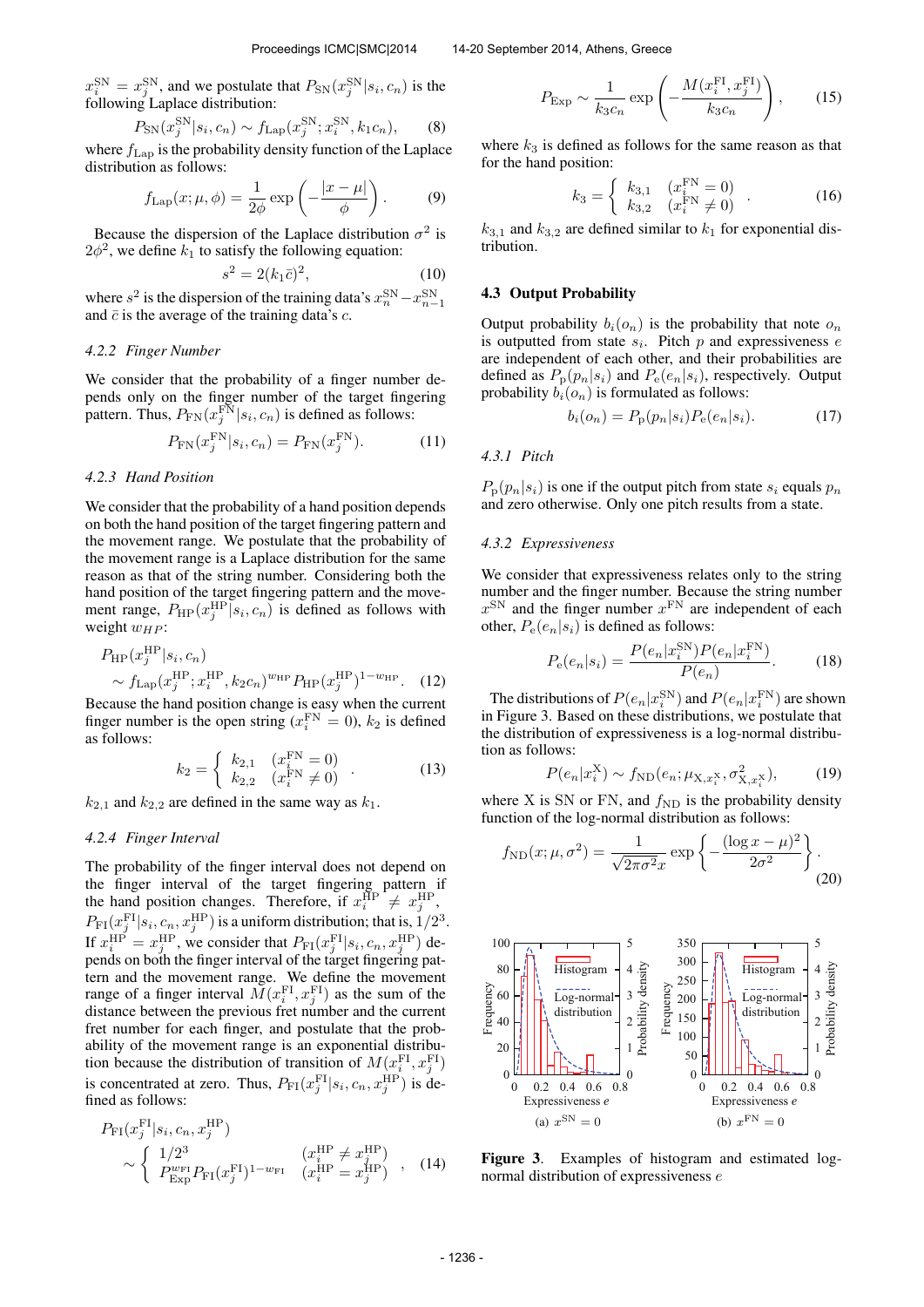$\mu$  and  $\sigma^2$  are defined by using maximum likelihood estimation as follows:

$$
\mu_{X,k} = \frac{1}{|\mathbf{E}_{X,k}|} \sum_{e_i \in \mathbf{E}_{X,k}} \log e_i, \tag{21}
$$

$$
\sigma_{X,k}^2 = \frac{1}{|\mathbf{E}_{X,k}|} \sum_{e_i \in \mathbf{E}_{X,k}} (\mu_{X,k} - \log e_i)^2, \qquad (22)
$$

where  $E_{X,k} = \{e_n | x_n^X = k\}$ , and  $|E_{X,k}|$  is the number of elements in set  $E_{X,k}$ .

 $P(e_n)$  depends only on output sequence o and does not influence the resulting state sequence s. Therefore, we assume that  $P(e_n)$  is an arbitrary positive fixed number, and disregard this number in the calculations.

#### 5. EXPERIMENTS

We evaluated the proposed method based on two factors: the concordance rate between textbook fingering and estimated fingering, and subjective evaluation by violin players.

### 5.1 Experiment 1: Concordance Rate with Textbook

We observed how the concordance rate changes when  $w_1$ changes.

### *5.1.1 Conditions*

The training data comprised 17 musical pieces (4,852 notes) from four textbooks for intermediate violin students. The test data contained two datasets: The beginner test dataset comprised 14 musical pieces (2,265 notes) from two textbooks for beginners. The intermediate test dataset comprised 14 musical pieces (5,086 notes) from four textbooks for intermediates. The test data did not overlap with the training data.

The concordance rate is the number of notes where the estimated fingering patterns match the textbook fingering pattern in both string number and finger number. We set  $w_1$  as 1.0 when training, and set  $w_r$  as 4.0.  $w_{HP}$  and  $w_{FI}$ were decided by using a grid search. The maximum concordance rate combination was searched from 121 combinations where each parameter was set to 0, 0.1, 0.2, ..., 1.0. As a result,  $w_{\text{HP}} = 0.6$  and  $w_{\text{FI}} = 0.1$ .

### *5.1.2 Results*

Figure 4 shows the concordance rate of each test dataset. In the beginner test dataset, the concordance rate is at maximum when  $w_1 = 0.2$ . In the intermediate test dataset, the concordance rate is at maximum when  $w_1 = 1.5$ . Thus, we conclude that  $w_1$  corresponds to the skill level. In the McNemar test between concordance rates of  $w_1 = 0.2$  and  $w_1 = 1.5$ , we observed differences at a significance level of 5% in the beginner test dataset, but found no significant differences in the intermediate test dataset.

In the beginner test dataset, good fingering patterns can be estimated because the concordance rate is high, even when the training data used is at the intermediate level. Therefore, fingering can be estimated for a level that is different from the training data level by changing  $w_1$ .

On the other hand, the concordance rate using the intermediate test dataset was lower than that using the beginner test dataset. Furthermore, no significant differences were found between concordance rates of  $w_1 = 0.2$  and



Figure 4. Rate of concordance with textbook fingering patterns

 $w_1 = 1.5$ . This is because the fingering decisions considered performance expression, which has a high degree of freedom, thereby producing many optimum fingering patterns. Estimated fingering patterns of  $w_1 = 0.2$  and  $w_1 = 1.5$  using the intermediate test dataset are different in 720 notes (about 14%), although without significant differences in the concordance rate.

# 5.2 Experiment 2: Subjective Evaluation

We also verified whether  $w_1$  reflects the skill levels of the players.

# *5.2.1 Conditions*

We performed a subjective evaluation experiment using the results of Experiment 1. Fingering patterns from  $w_1 = 0.2$ ,  $w_1 = 1.5$ , and textbook in the first eight measures of each musical piece were evaluated. The first 10 measures of the musical score were shown to allow the subjects to evaluate the sequence of fingering patterns. The subjects were seven violin players (6–21 years of experience, average 15.0 years). The order of showing the musical piece and three fingering patterns was random, and they were not told which of the three fingering patterns the textbook pattern was. The following questions were asked:

- Ease of transition (A) Whether the note on the musical score is played easily using the evaluated fingering pattern without considering performance expression. (difficult  $1 - e$ asy 5)
- Expression (B) Whether performance expression using the evaluated fingering pattern is suitable. (unsuitable 1 – suitable 5)
- Naturalness (C) Whether it is possible for a person to play the violin with the evaluated fingering pattern. (not possible  $1 -$  possible 5)
- Skill level (D) The skill level that the evaluated fingering pattern accords with. (low  $1 - \text{high } 5$ )

#### *5.2.2 Results*

Figure 5 shows the average, standard deviation, and t-test results obtained from the subjective evaluation. When we compared ease of transition and expression, ease of transition was better in the beginner test dataset, whereas expression was greater in the intermediate test dataset. When we compared  $w_1 = 0.2$  and  $w_1 = 1.5$ , ease of transition was better with  $w_1 = 0.2$ , and expression was greater